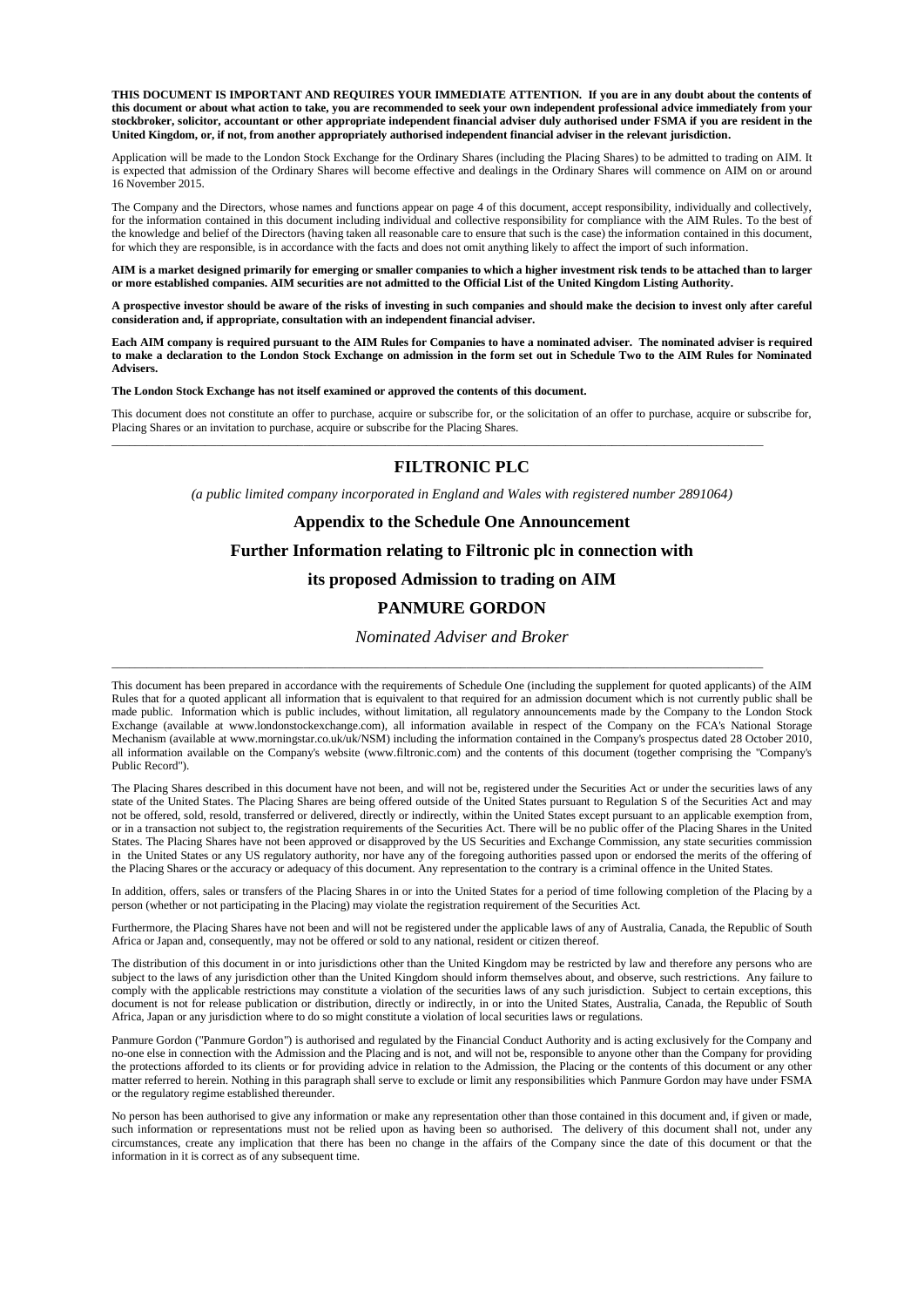# **TABLE OF CONTENTS**

<span id="page-1-0"></span>

# **DIRECTORS, COMPANY SECRETARY AND ADVISERS**

| <b>Directors</b>                                                          | Howard Ford, Non-executive Chairman<br>Edwin Graham ("Graham") Meek, Senior Non-executive<br>Director |
|---------------------------------------------------------------------------|-------------------------------------------------------------------------------------------------------|
|                                                                           | Robert ("Rob") St John Smith, Chief Executive Officer<br>and Chief Financial Officer                  |
|                                                                           | Reginald ("Reg") Lawrence Gott,<br>Non-executive<br><b>Director</b>                                   |
|                                                                           | Michael Roy David Roller, Non-executive Director                                                      |
| <b>Company Secretary</b>                                                  | Maura Eilis Moynihan                                                                                  |
| Address of registered office and business<br>address                      | <b>Filtronic House</b><br>3 Airport West<br>Lancaster Way<br>Yeadon<br>West Yorkshire<br>LS197ZA      |
| <b>Financial Adviser, Broker and Proposed</b><br><b>Nominated Adviser</b> | Panmure Gordon (UK) Limited<br>One New Change<br>London<br>EC4M 9AF                                   |
| <b>Legal advisers to the Company</b>                                      | <b>Pinsent Masons LLP</b><br>30 Crown Place<br>London<br>EC2A 4ES                                     |
| <b>Auditors</b>                                                           | <b>KPMG LLP</b><br>1 The Embankment<br>Neville Street<br>Leeds<br>LS1 4DW                             |
| <b>Registrars</b>                                                         | Capita Asset Services<br>The Registry<br>34 Beckenham Road<br>Beckenham<br>Kent<br>BR3 4TU            |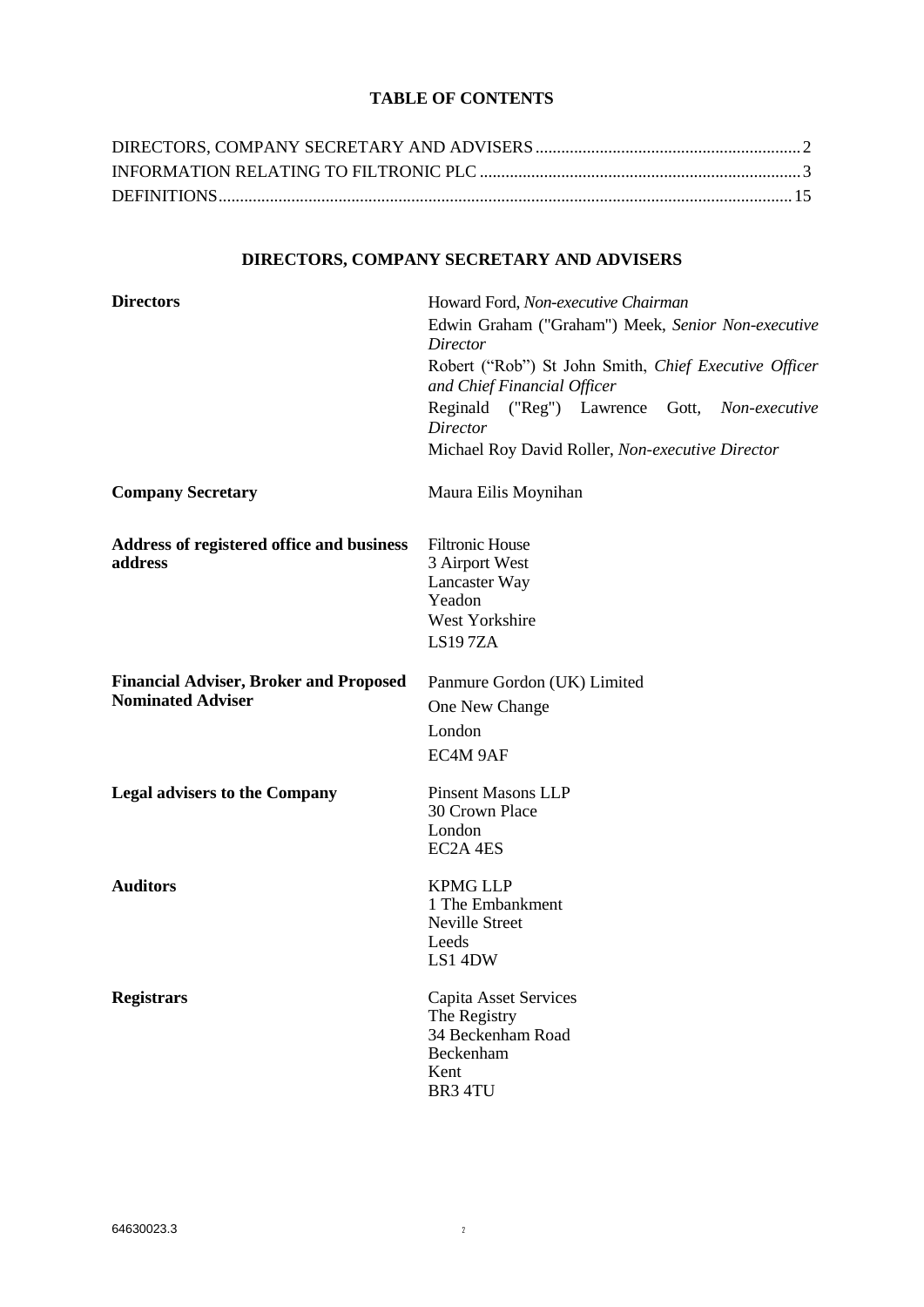# **INFORMATION RELATING TO FILTRONIC PLC**

### <span id="page-2-0"></span>1. **Responsibility**

1.1 The Company and the Directors, whose names and functions appear on page 4 of this document, accept responsibility, individually and collectively, for the information contained in this document including individual and collective responsibility for compliance with the AIM Rules. To the best of the knowledge and belief of the Directors (having taken all reasonable care to ensure that such is the case) the information contained in this document, for which they are responsible, is in accordance with the facts and does not omit anything likely to affect the import of such information.

# 2. **Share Capital of the Company**

- 2.1 The Company does not have an authorised share capital and does not place any limit on the number of shares which the Company may issue.
- 2.2 The Company will complete the Capital Reorganisation immediately prior to Admission. Pursuant to the Capital Reorganisation each Existing Ordinary Share of 10 pence each in the capital of the Company will be sub-divided and reclassified into one New Ordinary Share of 0.1 pence each and one Deferred Share of 9.9 pence each. The Deferred Shares have negligible rights and are designed to be worthless, so as not to affect the market value of the Ordinary Shares. The Deferred Shares can be repurchased in their entirety by the Company for the aggregate sum of 1 pence.
- 2.3 The issued share capital of the Company<sup>1</sup>: (i) as at the date of this document; and (ii) as it is expected to be immediately following Admission is as set out below:

|                                             | <b>Number of Ordinary Shares</b> | <b>Amount</b>            |
|---------------------------------------------|----------------------------------|--------------------------|
| At the date of this<br>document             | 106,876,986                      | £10,687,698.60           |
| <b>On Admission</b><br><i>(immediately)</i> | 106,876,986                      | £106,876.98 <sup>2</sup> |
| <b>following the Capital</b>                |                                  |                          |
| <b>Reorganisation</b> )                     |                                  |                          |

- 2.4 The Company's issued share capital as at 1 June 2014 comprised 97,160,986 Ordinary Shares and as at 31 May 2015 comprised 106,876,986 Ordinary Shares.
- 2.5 All issued Ordinary Shares are fully paid.
- 2.6 There are no shares in the Company which are held by, or on behalf of, the Company and the Company's subsidiaries do not hold any shares in the Company.
- 2.7 Save as disclosed in the Company's Public Record, no person has any rights to purchase the unissued share capital of the Company.
- 2.8 The Company has not used more than 10 per cent. of the Company's issued share capital for the purchase of assets other than cash during the period 1 June 2012 to 31 May 2015.
- 2.9 As at 16 October 2015, there were outstanding options over a total of 1,888,371 Ordinary Shares representing approximately 1.8% per cent. of the issued share capital of the Company as at such date. Details of the Company's employee share option schemes, are included in the Company's Public Record.

1

<sup>&</sup>lt;sup>1</sup> Excluding the Deferred Shares.

<sup>2</sup> Following the reduction in nominal value of the Ordinary Shares pursuant to the Capital Reorganisation.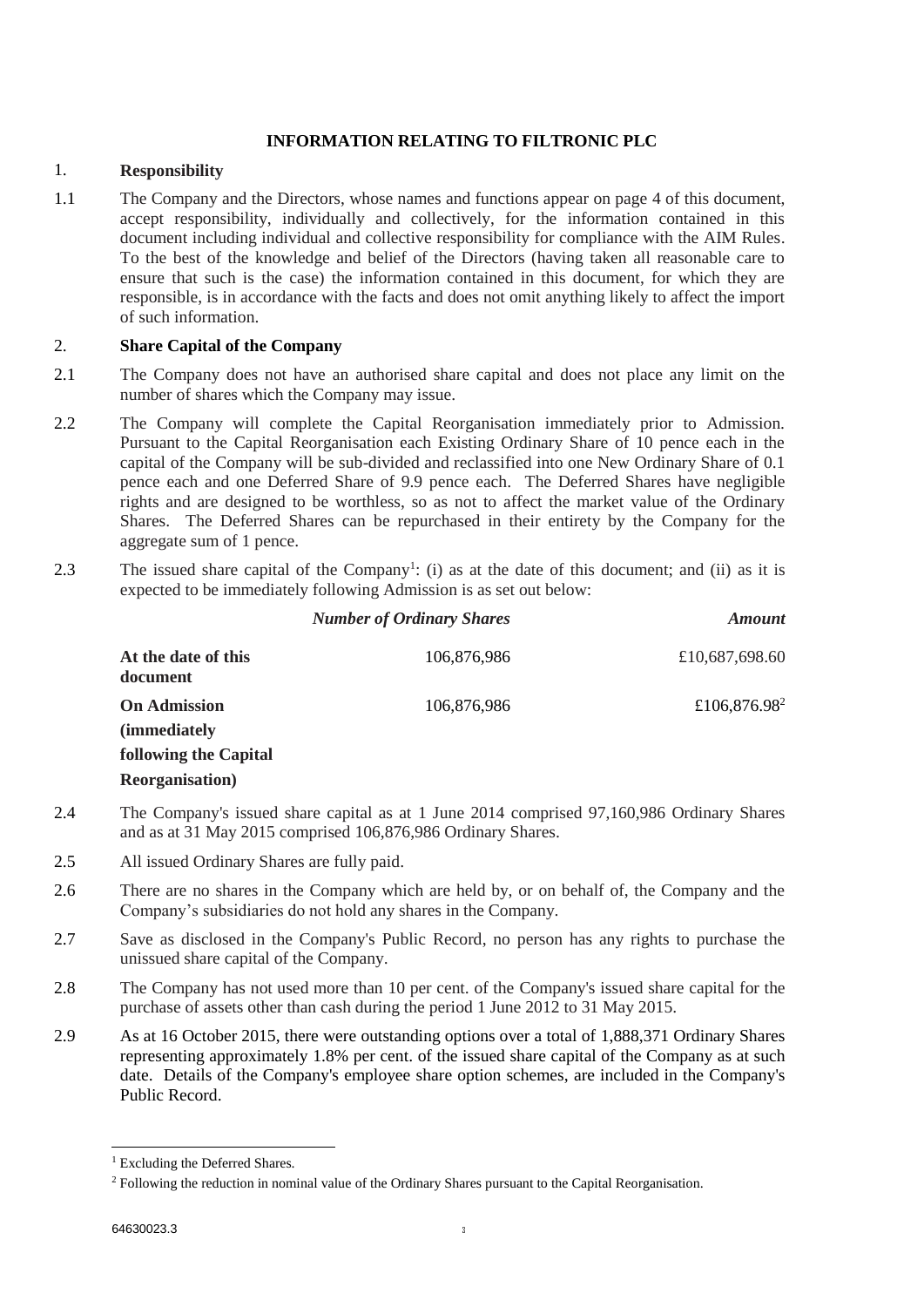2.10 The Company's major shareholders, as disclosed in the Schedule One announcement to which this document is appended, do not have different voting rights.

### 3. **Information on the Directors**

3.1 As at the date of this document and immediately following Admission, the interests (including related financial products as defined in the AIM Rules) of the Directors (including persons connected with the Directors within the meaning of section 252 of the Act and any member of the Director's family (as defined in the AIM Rules)) in the issued share capital of the Company are as follows:

| <b>Name of Director</b>         | Number of<br><i><b>Ordinary</b></i><br><b>Shares</b> held<br>at the date of<br>this<br>document | Percentage of<br>issued Ordinary<br>Share capital at<br>the date of this<br>document | Number of<br><b>Ordinary</b><br><b>Shares to be</b><br>held<br>immediately<br>following<br><b>Admission</b> | Percentage of<br>issued<br><b>Ordinary</b><br><b>Share capital</b><br>immediately<br>following<br><b>Admission</b> |
|---------------------------------|-------------------------------------------------------------------------------------------------|--------------------------------------------------------------------------------------|-------------------------------------------------------------------------------------------------------------|--------------------------------------------------------------------------------------------------------------------|
| <b>Howard Ford</b>              | 120,000                                                                                         | 0.1%                                                                                 | 120,000                                                                                                     | 0.1%                                                                                                               |
| Edwin<br>Graham<br>Meek         | 114,722                                                                                         | 0.1%                                                                                 | 114,722                                                                                                     | 0.1%                                                                                                               |
| Robert<br>John<br>St -<br>Smith | 57,656                                                                                          | 0.1%                                                                                 | 57,656                                                                                                      | 0.1%                                                                                                               |
| Reginald<br>Lawrence Gott       | 154,429                                                                                         | 0.1%                                                                                 | 154,429                                                                                                     | 0.1%                                                                                                               |
| Michael<br>Roy<br>David Roller  | 28,833                                                                                          | $0.0\%$                                                                              | 28,833                                                                                                      | $0.0\%$                                                                                                            |
| <b>Total</b>                    | 475,640                                                                                         | 0.4%                                                                                 | 475,640                                                                                                     | 0.4%                                                                                                               |

- 3.2 As at the date of this document Robert St John Smith holds options (exercisable during the period 14 August 2017 to 13 August 2024 and with an option exercise price of 25.75 pence) over 175,000 Ordinary Shares. No other Director holds any options.
- 3.3 Save as stated above or as otherwise disclosed in the Company's Public Record:
	- 3.3.1 none of the Directors (nor any person connected with any of them within the meaning of section 252 of the Act) has any interest, whether beneficial or non-beneficial, in the share or loan capital in the Group or in any related financial product (as defined in the AIM Rules) referenced to the Ordinary Shares;
	- 3.3.2 there are no outstanding loans granted or guarantees provided by any member of the Group to or for the benefit of the Directors or provided by any Director to any member of the Group;
	- 3.3.3 none of the Directors has any interest, direct or indirect, in any assets which have been or are proposed to be acquired or disposed of by, or leased to, any member of the Group;
	- 3.3.4 none of the Directors has any option or warrant to subscribe for any shares in the Company; and
	- 3.3.5 none of the Directors has any interest, direct or indirect, in any contract or arrangement which is or was unusual in its nature or conditions or significant to the business of the Group taken as a whole, which were effected by any member of the Group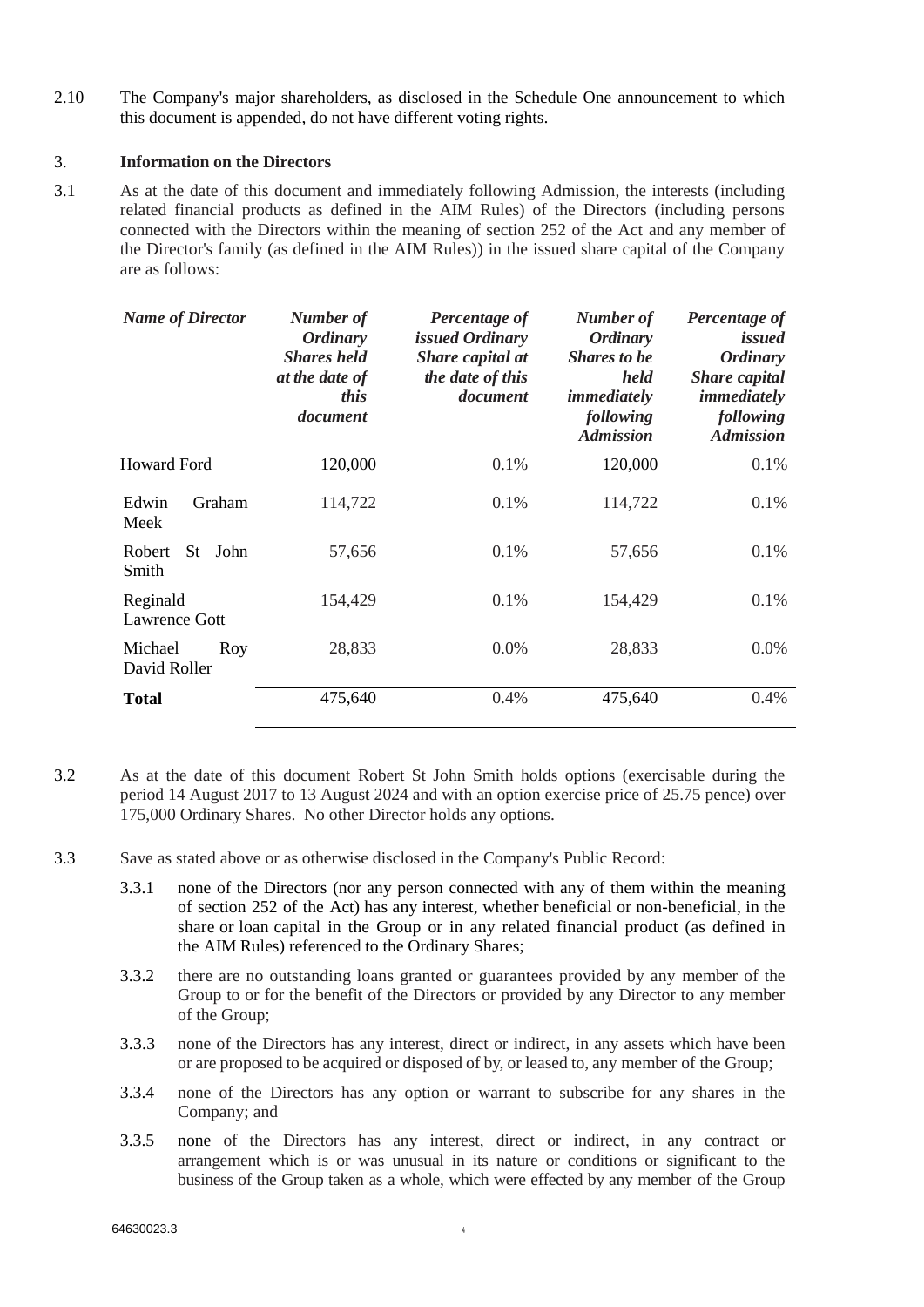and which remains in any respect outstanding or unperformed.

3.4 In addition to their directorships in the Group, the Directors hold, or have during the five years preceding the date of this document held, the following directorships or partnerships:

| Director (age)                   | Directorships/Partnerships                             | <b>Current</b> | <b>Past</b><br>Directorships/Partnerships                |
|----------------------------------|--------------------------------------------------------|----------------|----------------------------------------------------------|
| <b>Howard Ford</b><br>(65)       | <b>Bellenford Limited</b>                              |                | Semiconductors<br>Cambridge<br>Limited                   |
|                                  | Cambridge<br>Limited                                   | Nanotherm      | The<br>Foundation<br><b>Branshaw</b><br>Limited          |
|                                  | Displaydata Limited                                    |                | Variopric S.A.                                           |
|                                  | <b>Light Blue Optics Limited</b>                       |                |                                                          |
|                                  | Pyreos Limited                                         |                |                                                          |
|                                  | Servista Limited                                       |                |                                                          |
|                                  | <b>ZBD</b> Displays Limited                            |                |                                                          |
| <b>Edwin Graham Meek</b><br>(68) | <b>British</b><br>Society                              | Cardiovascular | King's<br>Health<br>Partners<br>Limited                  |
|                                  | Capital Gearing Trust P.L.C.                           |                |                                                          |
|                                  | KCH Commercial Services<br>Limited                     |                |                                                          |
|                                  | King's College Hospital NHS<br><b>Foundation Trust</b> |                |                                                          |
|                                  | Trumper Hill Limited                                   |                |                                                          |
| Robert St John Smith<br>(51)     | Towervista Limited                                     |                | <b>Advanced Power Components</b><br>Limited              |
|                                  |                                                        |                | APC Technology Group plc                                 |
|                                  |                                                        |                | Financial<br>Management<br>&<br><b>Direction Limited</b> |
|                                  |                                                        |                | Hero Electronics Limited                                 |
|                                  |                                                        |                | Minimise Controls Limited                                |
|                                  |                                                        |                | Minimise<br>Energy<br>Solutions<br>Limited               |
|                                  |                                                        |                | Minimise Finance Limited                                 |
|                                  |                                                        |                | Minimise Group Limited                                   |
|                                  |                                                        |                | Minimise Solutions Limited                               |
|                                  |                                                        |                | Step By<br>Step<br>Partnership<br>Limited                |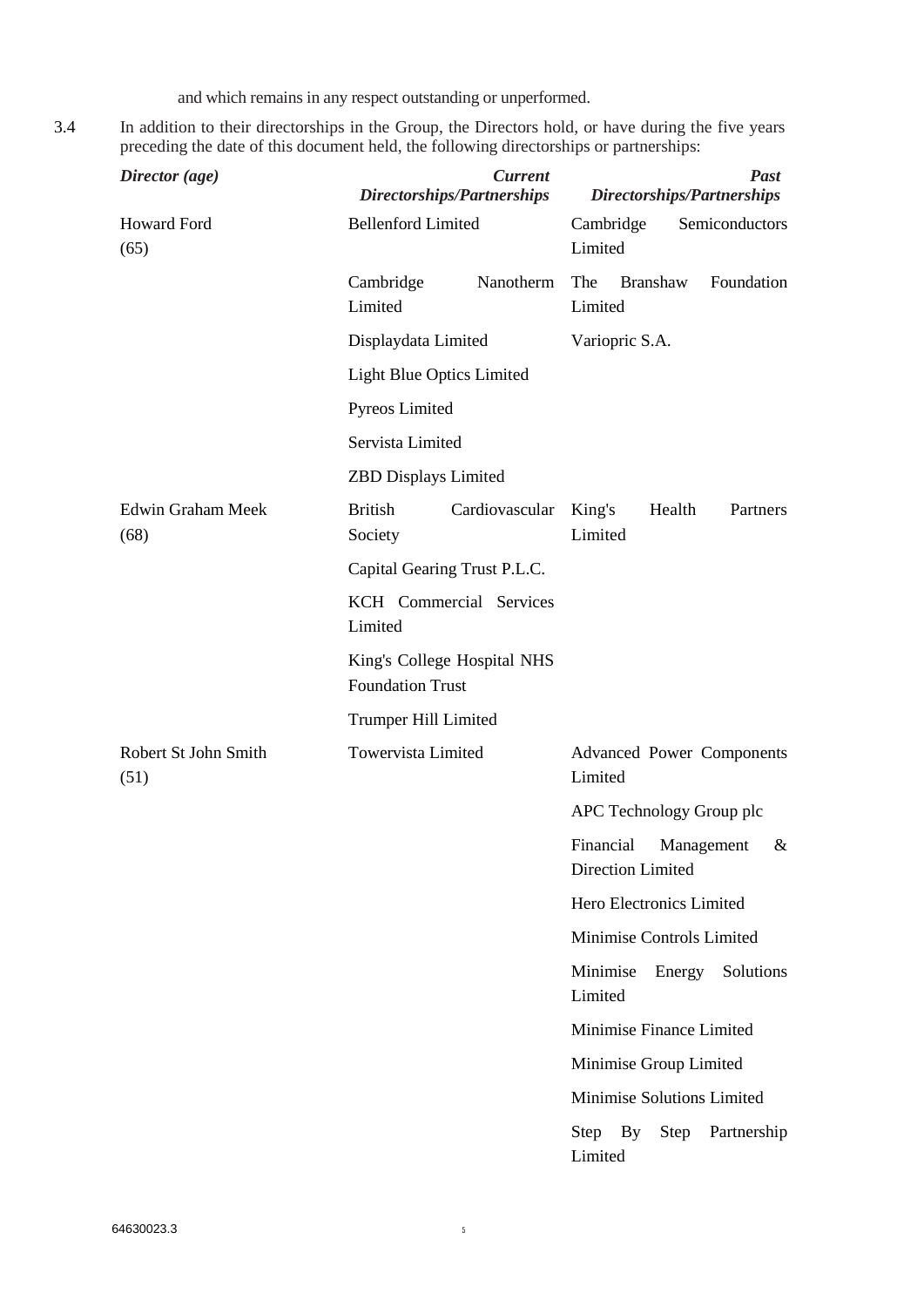| Bioquell Asia Pacific Pte Astec Environmental Systems |
|-------------------------------------------------------|
|                                                       |
|                                                       |
|                                                       |
|                                                       |
|                                                       |
|                                                       |
| Corin South Africa Pty Limited                        |
|                                                       |
|                                                       |
| <b>Element Materials Technology</b>                   |
|                                                       |
|                                                       |
|                                                       |
| Containment                                           |
| Trac EMC & Safety Limited                             |
| and                                                   |
|                                                       |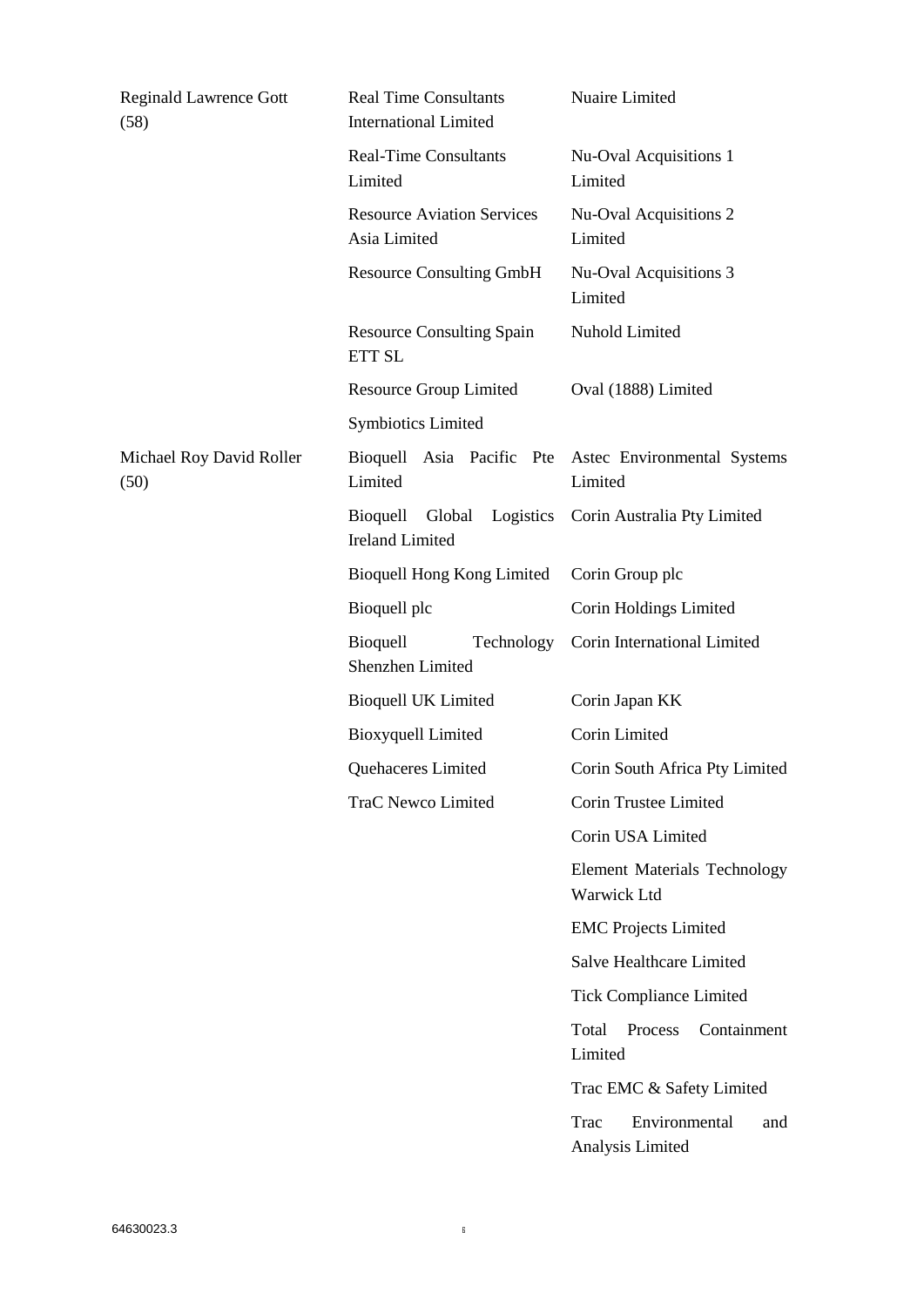# Trac Telecoms & Radio Limited

- <span id="page-6-0"></span>3.5 Howard Ford was appointed as Non-executive Chairman of Servista Limited on 15 March 2001. On 8 July 2009, this company was placed into administrative receivership and then creditors' voluntary liquidation on 5 February 2010. It is still undergoing creditors' voluntary liquidation and, as at 4 August 2015, the trading surplus was £120,008.44.
- 3.6 None of the Directors has:
	- 3.6.1 any unspent convictions relating to indictable offences;
	- 3.6.2 had a bankruptcy order made against him or entered into any individual voluntary arrangements;
	- 3.6.3 (save as set out in paragraph [3.5](#page-6-0) above) been a director of a company which has been placed in receivership, compulsory liquidation, creditors' voluntary liquidation or administration or entered into a company voluntary arrangement or any composition or arrangement with its creditors generally or any class of its creditors whilst he was a director of that company at the time of, or within the twelve months preceding, such events;
	- 3.6.4 been a partner of a firm which has been placed in compulsory liquidation or administration or which has entered into a partnership voluntary arrangement whilst he was a partner of that firm at the time of, or within twelve months preceding, such events;
	- 3.6.5 had any asset belonging to him placed in receivership or been a partner of a partnership any of whose assets have been placed in receivership whilst he was a partner at the time of, or within twelve months preceding, such receivership; or
	- 3.6.6 been publicly criticised by any statutory or regulatory authority (including any recognised professional body) or been disqualified by a court from acting as a director of a company or from acting in the management or conduct of the affairs of any company.
- 3.7 The Company is not aware of any person or persons who directly or indirectly, jointly or severally, exercise(s) or could exercise control of the Company or any arrangements the operation of which may, at a subsequent date, result in a change in the control of the Company.
- 3.8 There is no arrangement under which any Director has agreed to waive future emoluments nor has there been any waiver of emoluments during the financial year immediately preceding the date of this document.

# 4. **Directors' service agreements and letters of appointment**

- 4.1 Howard Ford was appointed as non-executive Chairman of the Company on 18 September 2009. Pursuant to a non-executive Chairman letter of appointment dated 10 June 2009, Mr. Ford is entitled to remuneration of £70,000 per annum. His appointment may be terminated at any time by either party giving to the other party six months' written notice. Mr Ford has indicated that he will not be seeking re-election as a director at the Annual General Meeting of the Company to be held in November 2015.
- 4.2 Rob Smith entered into a service agreement with the Company dated 17 March 2014 and was appointed to the Board on 16 June 2014. Under his service agreement Mr Smith is employed as both Chief Executive Officer and Chief Financial Officer. His service agreement may be terminated at any time by either party giving six month's written notice. The current salary payable to him is £150,000 per annum. In addition, he is entitled to receive the following benefits: (i) a car allowance of £900 per month; (ii) entitlement to participate in the Company's personal pension plan with annual contributions into the personal pension plan at a rate equal to 8 percent of his annual basic salary; (iii) entitlement to life insurance benefits and long term incapacity benefits subject to participation in the personal pension plan identified at (ii) above;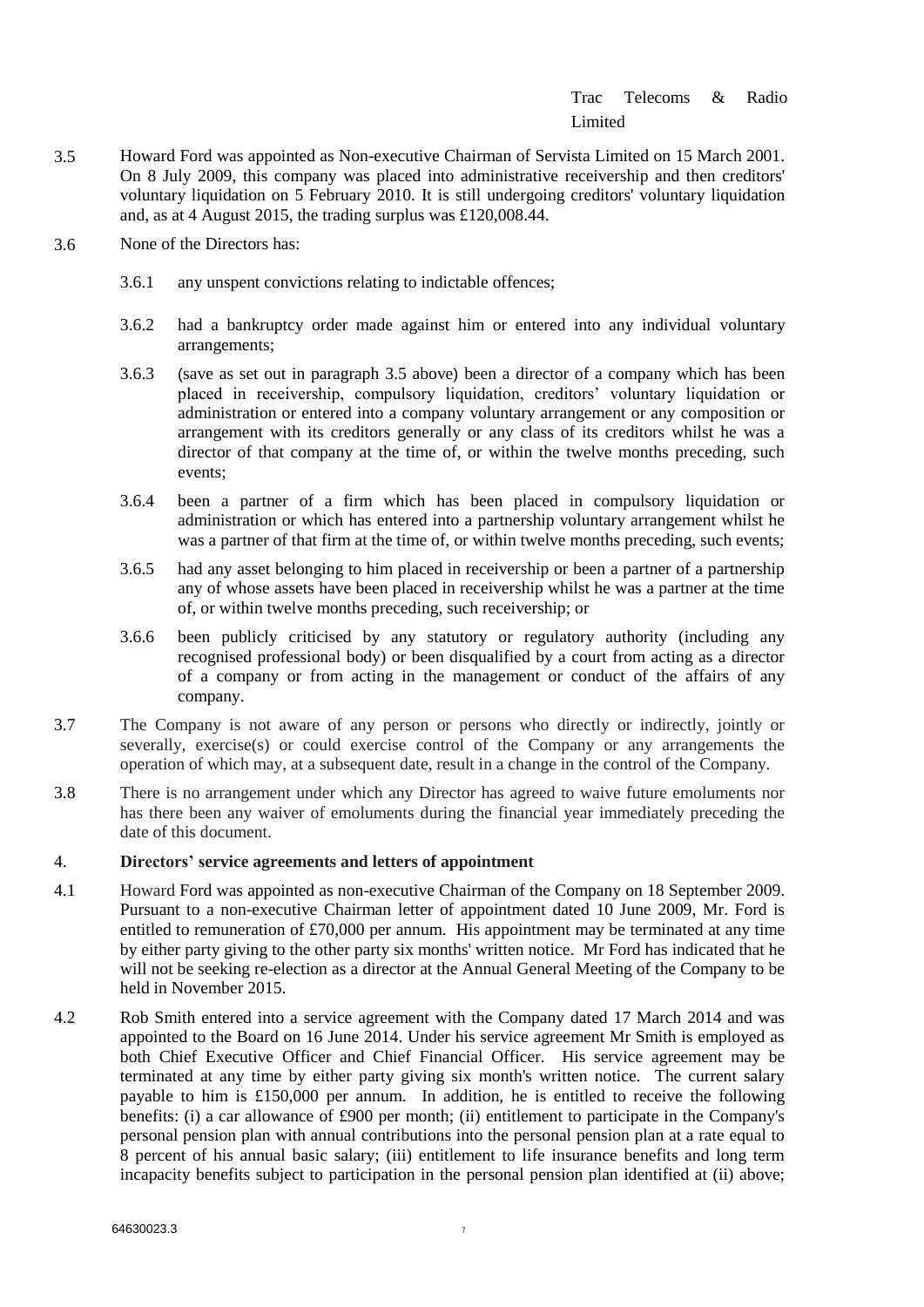and (iv) entitlement to participate in the Company's non-contributory medical insurance plan. Rob Smith is also eligible to participate in (a) the Company's executive bonus scheme, pursuant to which he may potentially be awarded an annual bonus of up to 50% of his salary and (b) the Company's Long Term Incentive Plan, pursuant to which Mr Smith may receive a further 50% of his salary. If the service agreement is terminated by notice, the Company may put Mr. Smith on garden leave during all or part of his notice period. Alternatively, the Company is entitled to terminate the agreement with immediate effect by payment for the remaining notice period of an amount for each month during that period equal to (i) one-twelfth of his annual salary; (ii) less any salary already paid to Mr. Smith; (iii) less income due and benefits provided to Mr. Smith during that month.

- 4.3 Graham Meek was appointed as a non-executive Director of the Company on 5 November 1999. Pursuant to a non-executive Director letter of appointment dated 20 April 2005, Trumper Hill Limited, a service company owned by Mr Meek, receives fees of £40,000 per annum in respect of the provision of services of Mr. Meek. His appointment is subject to the provisions of the articles of association of the Company dealing with the appointment and retirement by rotation and may be terminated at any time by either party giving to the other party three months' written notice. Mr Meek has indicated that he will not be seeking re-election as a director at the Annual General Meeting of the Company to be held in November 2015.
- 4.4 Reginald Lawrence Gott was appointed as a non-executive Director of the Company on 13 July 2006. Pursuant to a non-executive Director letter of appointment dated 7 August 2006, he receives remuneration of £40,000 per annum. His appointment is subject to the provisions of the articles of association of the Company dealing with the appointment and retirement by rotation and may be terminated at any time by either party giving to the other party three months' written notice.
- 4.5 Michael Roy David Roller was appointed as a non-executive director of the Company on 1 June 2013. Pursuant to a non-executive Director letter of appointment dated 26 March 2013, he receives remuneration of £40,000 per annum. His appointment is for a period of three years and may be terminated at any time by either party giving to the other party one months' written notice.

# 5. **Material contracts**

Save as set out in the Company's Public Record, the following are all of the contracts (not being contracts entered into in the ordinary course of business) that have been entered into by the Group in the two years prior to the date of this document and are, or may be, material to the Group or have been entered into by any member of the Group at any time and contain obligations or entitlements which are, or may be, material to the Group, in each case as at the date of this document:-

# 5.1 *Placing Agreement*

The Company and Panmure Gordon have entered into an agreement dated 27 August 2015 whereby Panmure Gordon has agreed, subject to the conditions set out in that agreement and as agent for the Company, to use its reasonable endeavours to procure subscribers for the Placing Shares at a price of 5 pence per Placing Share. Subject to Admission occurring, Panmure Gordon is entitled to: (i) an advisory fee of £100,000; (ii) a commission equal to 5% of the aggregate value of the number of the Placing Shares multiplied by the issue price together, in each case, with any applicable VAT thereon. The Company has also agreed to reimburse the costs, charges and expenses incurred or paid by Panmure Gordon in connection with the Placing (including the cost of its legal advisers). The Placing Agreement contains certain customary undertakings and warranties given by the Company in favour of Panmure Gordon and the Company has agreed to limit Panmure Gordon's liability to the Company in certain circumstances. The Company has also agreed to indemnify Panmure Gordon, its group companies and their respective directors, officers, employees and agents (subject to certain exceptions) against, all liabilities, demands, losses, claims, damages, proceedings, costs, charges and expenses which Panmure Gordon or any such person suffers or incurs by reason of, or in connection with, the carrying out by or on behalf of Panmure Gordon of its obligations under the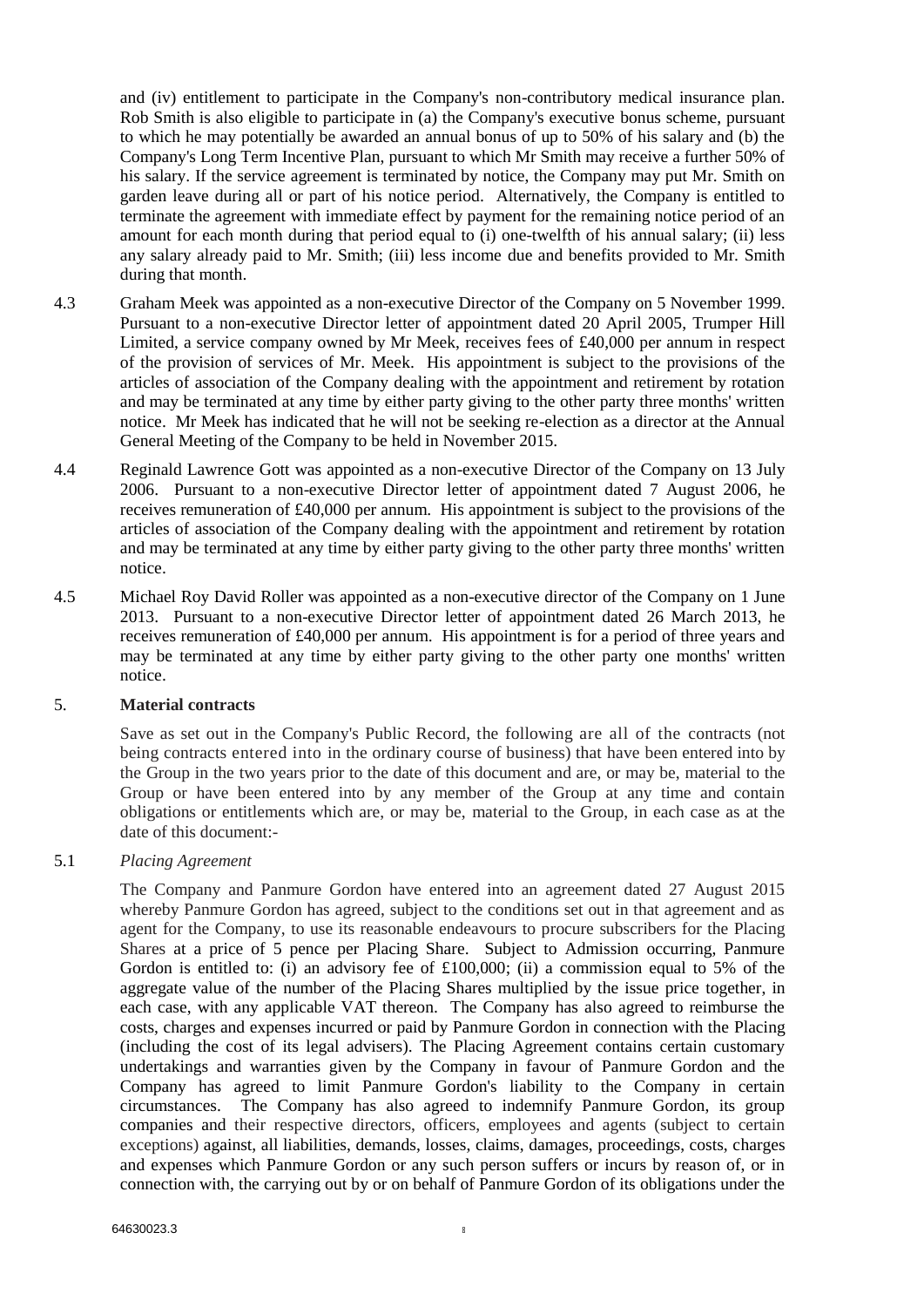agreement. Panmure Gordon may, in its absolute discretion (acting in good faith), by written notice to the Company terminate this agreement at any time prior to Admission, inter alia, if: (i) any statement contained in the Circular is untrue or incorrect or misleading; (ii) there is a material breach of the warranties given by the Company under the agreement ; (iii) there is a material adverse change in the financial position of the Group; (iv) the Company fails to comply with its obligations under the agreement in any material respect; or (v) there is a material change in the financial, political, economic or market conditions or currency exchange rates in the United Kingdom or the United States of America which in the opinion of Panmure Gordon (acting in good faith) makes it impractical or inadvisable to proceed with the Placing.

### 5.2 *Nomad and Broker Engagement letter*

Pursuant to an engagement letter dated 15 October 2015, the Company has appointed Panmure Gordon as its nominated adviser and broker and agreed to pay a retainer fee of £60,000 (exclusive of VAT) per annum, payable quarterly, and to reimburse Panmure Gordon for disbursements incurred on behalf of the Company. Further fees in relation to Panmure Gordon's services in relation to specific transactions are to be agreed at the time. The engagement is terminable by either party upon three months written notice and with immediate effect by written notice in the event of a material breach which is incapable of remedy or has not been remedied within seven days of notice of such breach having been served. The Company has agreed to indemnify Panmure Gordon, its affiliated companies and their respective directors, officers, employees and agents, against any liabilities, costs, expenses, damages and loss which arise out of the performance by Panmure Gordon, or such persons, of their services under the engagement, subject to certain exceptions.

### 6. **Dividend policy**

The Company intends (subject to the availability of distributable reserves) to adopt a progressive dividend policy having regard to the investment needs and financial performance of the business

# 7. **Litigation and arbitration**

Neither the Company nor any member of the Group is, nor has it been at any time during the 12 months immediately preceding the date of this document, involved in any governmental, legal or arbitration proceedings, which may have, or have had in the recent past, a significant effect on the Company's and/or the Group's financial position or profitability and there are no such proceedings of which the Company is aware which are pending or threatened.

# 8. **The Takeover Code and the Companies Act**

### 8.1 **Mandatory takeover bids**

- 8.1.1 The Takeover Code applies to all takeover and merger transactions in relation to the Company, and operates principally to ensure that shareholders are treated fairly and are not denied an opportunity to decide on the merits of a takeover and that shareholders of the same class are afforded equivalent treatment. The Takeover Code provides an orderly framework within which takeovers are conducted and the Panel has now been placed on a statutory footing.
- 8.1.2 The Takeover Code is based upon a number of General Principles which are essentially statements of standards of commercial behaviour. General Principle One states that all holders of securities of an offeree company of the same class must be afforded equivalent treatment and if a person acquires control of a company, the other holders of securities must be protected. This is reinforced by Rule 9 of the Takeover Code which requires a person, together with persons acting in concert with him, who acquires shares carrying voting rights which amount to 30 per cent. or more of the voting rights to make a general offer. "Voting rights" for these purposes means all the voting rights attributable to the share capital of a company which are currently exercisable at a general meeting. A general offer will also be required where a person who, together with persons acting in concert with him, holds not less than 30 per cent.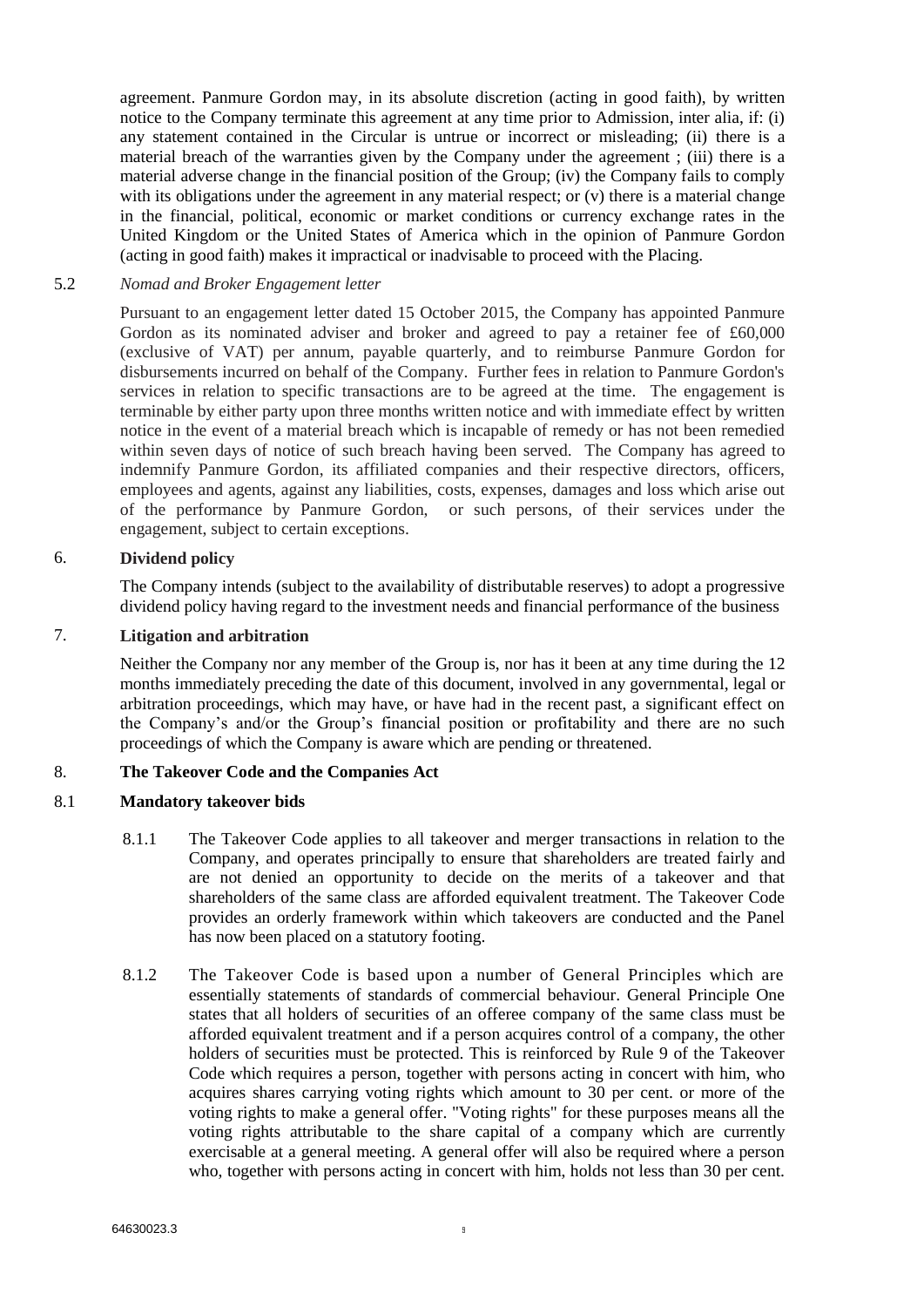but not more than 50 per cent. of the voting rights, acquires additional shares which increase his percentage of the voting rights. Unless the Panel consents, the offer must be made to all other shareholders, be in cash (or have a cash alternative) and cannot be conditional on anything other than the securing of acceptances which will result in the offeror and persons acting in concert with him holding shares carrying more than 50 per cent. of the voting rights.

8.1.3 There are not in existence any current mandatory takeover bids in relation to the Company.

### 8.2 **Squeeze out**

Section 979 of the Act provides that if, within certain time limits, an offer is made for the share capital of the Company, the offeror is entitled to acquire compulsorily any remaining shares if it has, by virtue of acceptances of the offer, acquired or unconditionally contracted to acquire not less than 90 per cent. in value of the shares to which the offer relates and in a case where the shares to which the offer relates are voting shares, not less than 90 per cent. of the voting rights carried by those shares. The offeror would effect the compulsory acquisition by sending a notice to outstanding shareholders telling them that it will compulsorily acquire their shares and then, six weeks from the date of the notice, pay the consideration for the shares to the Company to hold on trust for the outstanding shareholders. The consideration offered to shareholders whose shares are compulsorily acquired under the Act must, in general, be the same as the consideration available under the takeover offer.

#### 8.3 **Sell out**

Section 983 of the Act permits a minority shareholder to require an offeror to acquire its shares if the offeror has acquired or contracted to acquire shares in the Company which amount to not less than 90 per cent. in value of all the voting shares in the Company and carry not less than 90 per cent. of the voting rights. Certain time limits apply to this entitlement. If a shareholder exercises its rights under these provisions the offeror is bound to acquire those shares on the terms of the offer or on such other terms as may be agreed.

# 9. **Taxation**

The following statements are intended only as a general guide to current United Kingdom tax legislation and to the current practice of HM Revenue & Customs ("**HMRC**") and may not apply to certain shareholders in the Company, such as dealers in securities, insurance companies and collective investment schemes. They relate (except where stated otherwise) to persons who are resident in the UK for UK tax purposes, who are beneficial owners of Ordinary Shares and who hold their Ordinary Shares as an investment (and not as employment related securities). **Any person who is in any doubt as to his tax position, or is subject to taxation in any jurisdiction other than that of the UK, should consult his professional advisers immediately.**

#### 9.1 *Taxation of Dividends*

Under UK tax legislation, the Company is not required to withhold tax at source from dividend payments it makes.

Individual shareholders resident for tax purposes in the UK should generally be entitled to a tax credit in respect of any dividend received equal to one-ninth of the amount of the dividend.

An individual shareholder's liability to income tax will be calculated on the sum of the dividend and the tax credit (the "gross dividend"). This will be regarded as the top slice of the individual's income and will be subject to UK income tax on dividends at the rates described below.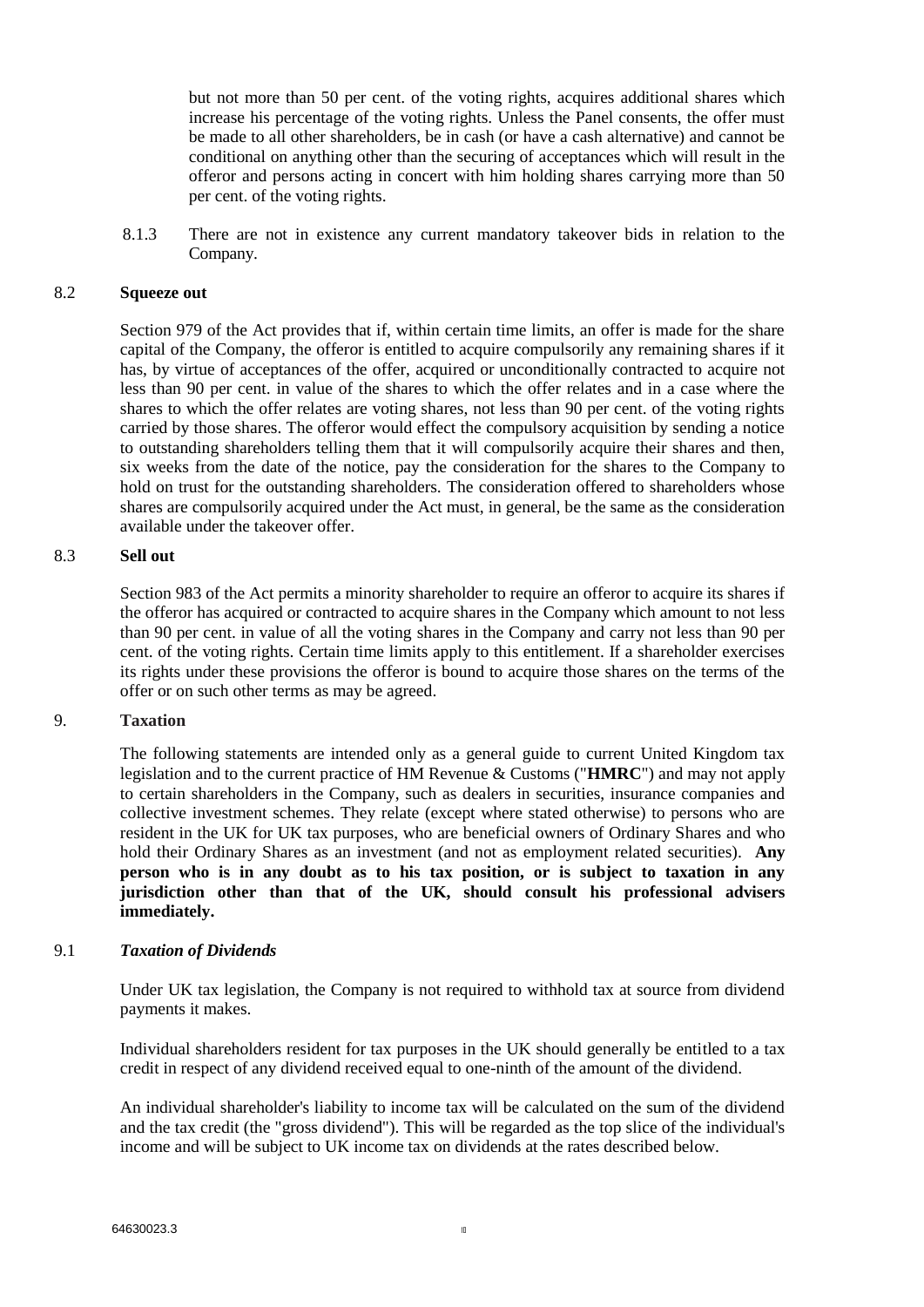The tax credit equals 10 per cent. of the gross dividend and will be available to set against a shareholder's liability (if any) to income tax on that gross dividend.

Individual shareholders liable to income tax at no more than the basic rate will be liable to income tax on dividend income received at the rate of 10 per cent. of the gross dividend. This means that the tax credit will satisfy in full the individual shareholder's liability to pay income tax on the dividend received.

The rate of income tax applying to dividends received by an individual shareholder liable to income tax at the higher rate (currently 40 per cent.) will be 32.5 per cent. of the gross dividend. In the case of a dividend received by an individual shareholder liable to income tax at the additional rate (currently 45 per cent.), the applicable rate of income tax will be 37.5 per cent. After taking into account the 10 per cent. tax credit, a higher rate taxpayer will be liable to income tax of 22.5 per cent. of the gross dividend, which is equal to 25 per cent. of the cash dividend received and an additional rate taxpayer will be liable to additional income tax at 27.5 per cent. of the gross dividend, which is equal to 30.56 per cent. of the cash dividend received).

For example, an individual shareholder receiving a dividend of £90 would receive a tax credit of £10. The gross dividend (the cash dividend plus the tax credit) would be £100. If the shareholder is a higher rate taxpayer, he would be taxed on the dividend at £32.50 (32.5 per cent. of £100), but can set against this the tax credit of £10. This leaves tax to pay of £22.50, which is 25 per cent. of the £90 dividend received.

Individual shareholders who are resident in the UK cannot claim payment of the tax credit from HMRC, even if the tax credit exceeds the liability of the shareholders to pay income tax on the dividend in question.

Trustees who are liable to income tax at the rate applicable to trusts (currently 45 per cent.) will pay tax on the gross dividend at the dividend trust rate of 37.5 per cent. against which they can set the tax credit. To the extent that the tax credit exceeds the trustees' liability to account for income tax, the trustees will have no right to claim repayment of the tax credit.

A corporate shareholder which is resident for tax purposes in the UK and which is not a dealer in securities will normally be liable to corporation tax on any dividends received unless the dividends fall within an exempt class and certain other conditions are met. Whether an exempt class applies and whether other conditions are met will depend upon the circumstances of the particular shareholder, although it is expected that the dividends paid by the Company would normally be exempt. A corporate shareholder cannot claim payment of the tax credit from HMRC.

United Kingdom pension funds and charities are generally exempt from tax on dividends which they receive and they are not entitled to claim repayment of the tax credit.

Individual shareholders who are resident for tax purposes in countries other than the UK but who are nationals of states which are part of the European Economic Area, residents of the Isle of Man or the Channel Islands, or certain other persons are entitled to a tax credit as if they were resident for tax purposes in the UK which they may set off against their total UK income tax liability. Such shareholders will generally not be able to claim payment of the tax credit from HMRC.

Other non-United Kingdom residents will not be subject to any United Kingdom taxation in respect of United Kingdom dividend income nor will they be able to recover the associated tax credit, although this will depend upon the existence of and the terms of any double taxation convention between the United Kingdom and the country in which such shareholder is resident.

Non-United Kingdom resident shareholders may be subject to tax on United Kingdom dividend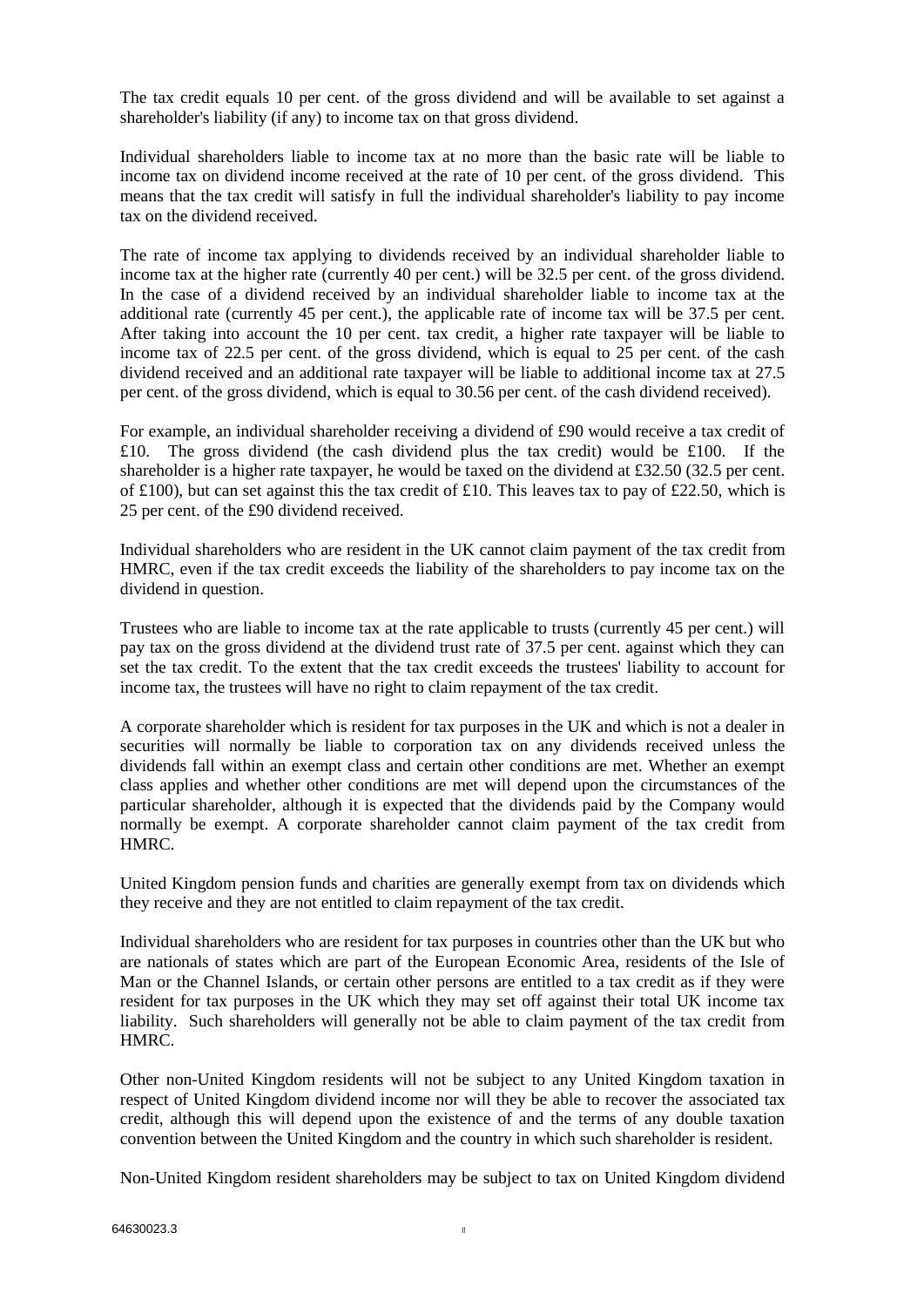income under any law to which that person is subject outside the United Kingdom. Non-United Kingdom resident shareholders should consult their own tax advisers with regard to their liability to taxation in respect of any dividend.

On 8 July 2015, the UK Chancellor of the Exchequer announced that, from April 2016, the dividend tax credit will be replaced with a dividend tax allowance of £5,000, and that new rates of income tax will be applied to dividend income above that allowance of 7.5% for basic rate taxpayers, 32.5% for higher rate taxpayers and 38.1% for additional rate taxpayers.

# 9.2 *Taxation of Chargeable Gains*

Shareholders who are resident in the UK for tax purposes and who dispose of their Ordinary Shares at a gain will ordinarily be liable to UK taxation on chargeable gains, subject to any available exemptions or reliefs. The gain will be calculated as the difference between the sale proceeds and any allowable costs and expenses, including the original acquisition cost of the Ordinary Shares.

Shareholders who are not resident in the UK for tax purposes but who carry on a trade, profession or vocation in the UK through a branch, agency or fixed place of business in the UK may be liable to UK taxation on chargeable gains on any gain on a disposal of their Ordinary Shares, if those Ordinary Shares are or have been held, used or acquired for the purposes of that trade, profession or vocation or for the purposes of that branch, agency or fixed place of business.

If an individual shareholder ceases to be resident in the UK and subsequently disposes of Ordinary Shares, in certain circumstances any gain on that disposal may be liable to UK capital gains tax upon that shareholder becoming once again resident or ordinarily resident in the UK.

# 9.3 *Inheritance Tax*

The Ordinary Shares are assets situated in the UK for the purposes of UK inheritance tax. A gift of such shares by, or on the death of, an individual shareholder may (subject to certain exemptions and reliefs) give rise to a liability to UK inheritance tax even if the shareholder is neither domiciled nor deemed to be domiciled in the UK.

# 9.4 *Stamp Duty and Stamp Duty Reserve Tax ("SDRT")*

No liability to stamp duty or SDRT should arise on the allotment of Ordinary Shares under the Placing.

AIM qualifies as a recognised growth market for the purposes of the stamp duty and SDRT legislation and so, therefore, for so long as the Ordinary Shares are admitted to trading on AIM and are not listed on any market (and being admitted to trading on AIM will not constitute a listing for these purposes) no charge to stamp duty or SDRT will arise on their subsequent transfer. If the Ordinary Shares do not qualify for this exemption their transfer on sale will be subject to ad valorem stamp duty (payable by the purchaser and generally at the rate of 0.5% of the consideration given) save in respect of shares held in a clearance service or in a depositary receipt arrangement in respect of which other provisions may apply.

# 10. **Risk factors**

10.1 In addition to the risk factors relating to the Company and its industry set out in the Company's annual report and accounts for the period ended 31 May 2015 and in the prospectus published by the Company on 28 October 2010, the following specific risk factors relating to the Ordinary Shares should be considered carefully in evaluating whether to make an investment in the Company. An investment in the Company is only suitable for investors who are capable of evaluating the risks and merits of such investment and who have sufficient resources to bear any loss which might result from such investment. If you are in any doubt as to the action you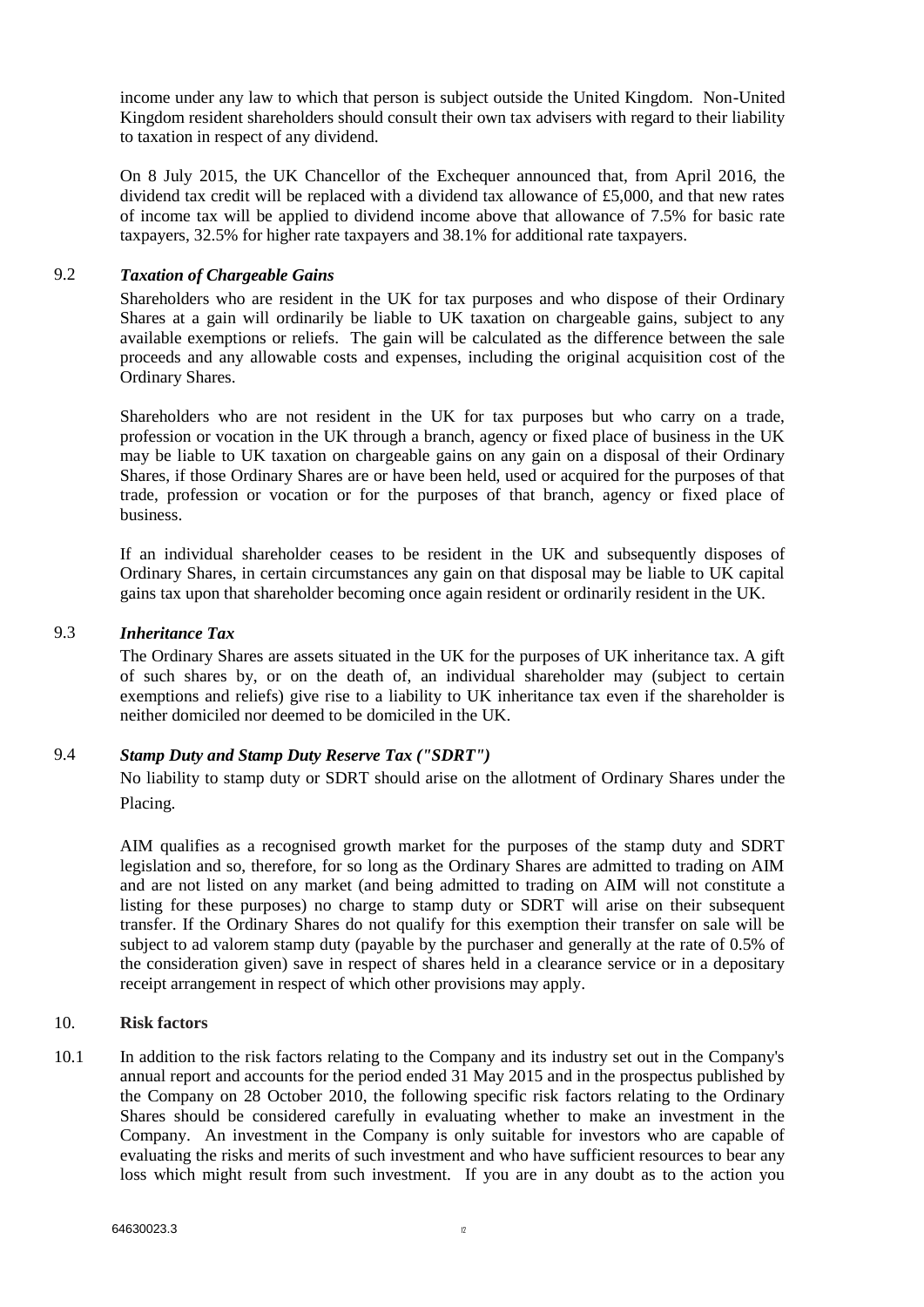should take, you should consult a professional adviser authorised under FSMA who specialises in advising on the acquisition of shares and other securities. This summary of risk factors is not intended to be exhaustive.

### (a) *Investment in AIM securities*

An investment in companies whose shares are traded on AIM is perceived to involve a higher degree of risk and be less liquid than an investment in companies whose shares are listed on the Official List. AIM is a market designed primarily for emerging or smaller companies. An investment in the Ordinary Shares may be difficult to realise. Existing and prospective investors should be aware that the value of an investment in the Company may go down as well as up and that the market price of the Ordinary Shares may not reflect the underlying value of the Company. Investors may realise less than their investment. Further, a quotation on AIM will afford shareholders a lower level of regulatory protection than that afforded to shareholders in a company with its shares listed on the premium segment of the Official List.

# (b) *Share price volatility and liquidity*

The share price of quoted companies can be highly volatile and shareholdings illiquid. The price at which the Ordinary Shares are quoted and the price which investors may realise for their Ordinary Shares will be influenced by a large number of factors, some of which are specific to the Company and its operations and some of which may affect quoted companies generally. These factors could include the performance of the Company, large purchases or sales of Ordinary Shares, legislative changes and general economic, political or regulatory conditions.

### (c) *Additional capital requirements and dilution*

The Company may require additional capital in the future for expansion, future acquisitions and/or business development. If the Company does not generate sufficient cash through its operations, it may need to raise additional capital from equity or debt sources. If additional funds are raised through the issuance of new shares or equity-linked securities of the Company, other than on a pro rata basis to existing shareholders, the percentage of Ordinary Shares held by the existing shareholders in the Company may be reduced. Shareholders may experience subsequent dilution and/or such securities may have preferred rights which are senior to those attached to the Ordinary Shares. Further, there can be no guarantee that further capital raisings will be successful.

#### 11. **General**

- 11.1 It is estimated that the total costs and expenses payable by the Company in connection with or incidental to the Placing and Admission including London Stock Exchange fees, printing, advertising and distribution costs, legal, accounting and corporate finance fees are estimated to amount to approximately £400,000 (excluding any VAT payable thereon).
- 11.2 Panmure Gordon has given and not withdrawn its written consent to the issue of this document with the inclusion in this document of references to its name in the form and context in which it appears.
- 11.3 KPMG LLP (or as the case may be KPMG Audit plc) of 8 Salisbury Square, London EC4Y 8BB, which is a member of the Institute of Chartered Accountants in England and Wales, audited the Company's statutory accounts for the periods ended 31 May 2013, 31 May 2014 and 31 May 2015.
- 11.4 The address of the Company's website which discloses the information required by Rule 26 of the AIM Rules is www.filtronic.com.
- 11.5 Save as disclosed in this document or in the Company's Public Record, no person (excluding professional advisers otherwise disclosed in this document and trade suppliers) has within the twelve months preceding the date of this document received directly or indirectly from the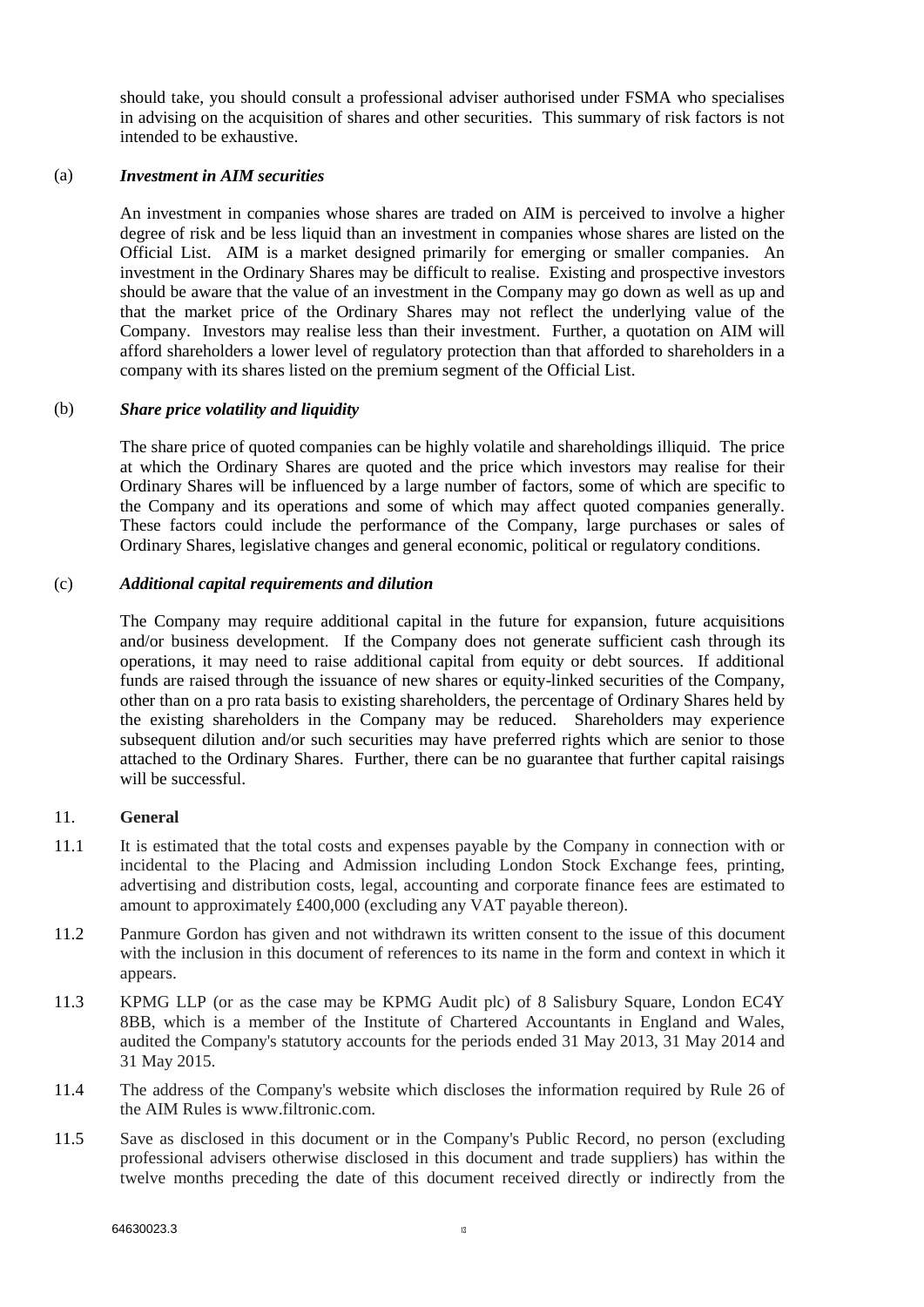Company, or has entered into contractual arrangements to receive, directly or indirectly, from the Company on or after Admission:

- 11.5.1 fees totalling £10,000 or more; or
- 11.5.2 securities in the Company with a value of £10,000 or more calculated by reference to the Placing Price; or
- 11.5.3 any other benefit with a value of £10,000 or more at the date of Admission.
- 11.6 No public takeover bids have been made by third parties in respect of the Company's issued share capital during the financial year ended 31 May 2015 or during the current financial year up to the date of this document.
- 11.7 Save as disclosed in the Company's Public Record, the Directors are not aware of any known trends, uncertainties, demands, commitments or events that are reasonably likely to have a material effect on the Company's prospects for at least the current financial year.

19 October 2015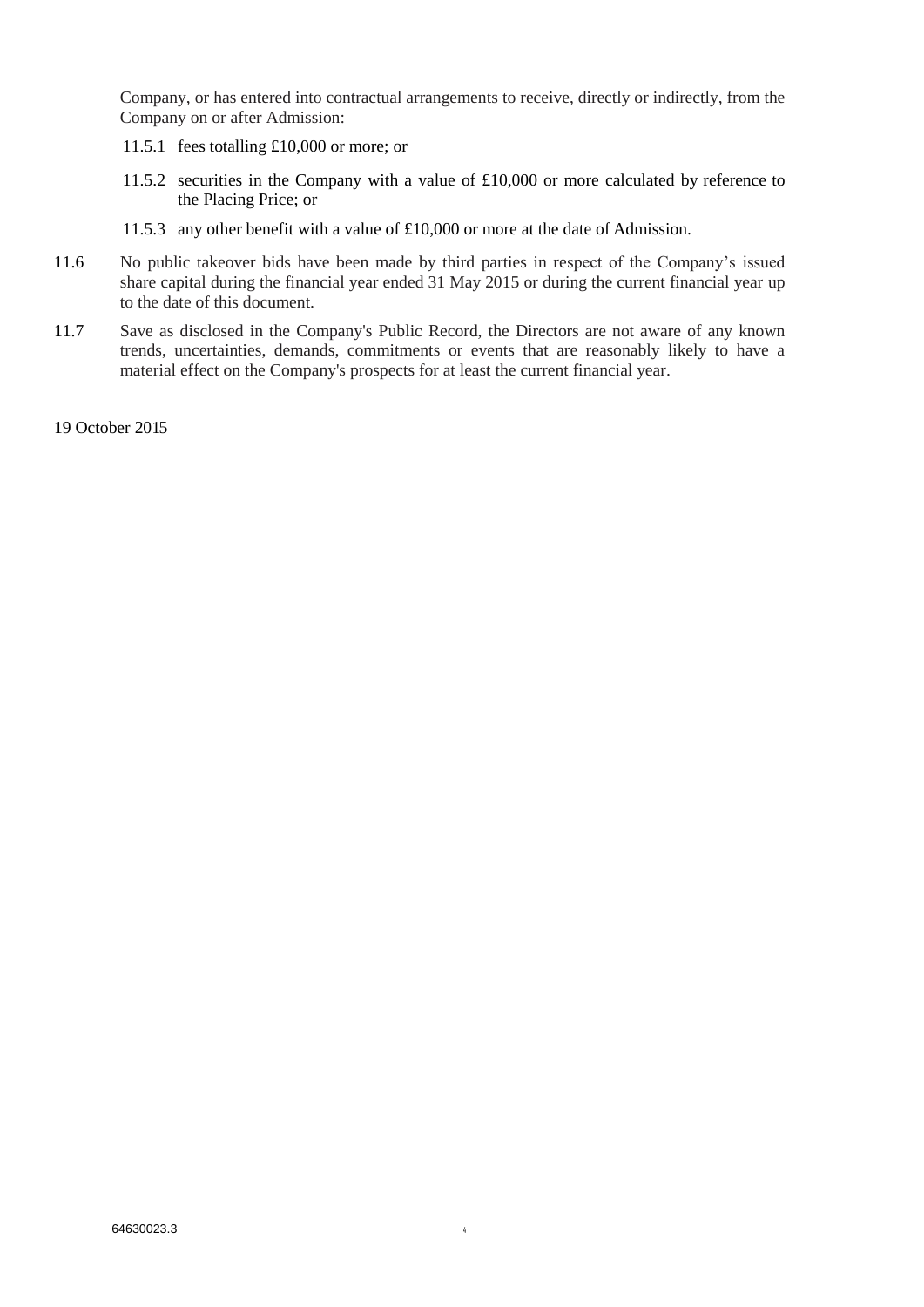# **DEFINITIONS**

<span id="page-14-0"></span>The following definitions apply throughout this document unless the context requires otherwise:

| "Act"                                              | the Companies Act 2006 (as amended)                                                                                                                                                                                                                                                                                                                                                                                                                                                                                                                                                    |
|----------------------------------------------------|----------------------------------------------------------------------------------------------------------------------------------------------------------------------------------------------------------------------------------------------------------------------------------------------------------------------------------------------------------------------------------------------------------------------------------------------------------------------------------------------------------------------------------------------------------------------------------------|
| "Admission"                                        | the admission of the issued and to be issued Ordinary Shares<br>(including the Placing Shares) to trading on AIM                                                                                                                                                                                                                                                                                                                                                                                                                                                                       |
| "AIM"                                              | AIM, a market operated by the London Stock Exchange                                                                                                                                                                                                                                                                                                                                                                                                                                                                                                                                    |
| "AIM Rules"                                        | the AIM Rules for Companies published by the London Stock<br>Exchange from time to time                                                                                                                                                                                                                                                                                                                                                                                                                                                                                                |
| "AIM Rules for Nominated<br><b>Advisers"</b>       | the AIM Rules for Nominated Advisers published by the London<br>Stock Exchange from time to time                                                                                                                                                                                                                                                                                                                                                                                                                                                                                       |
| "Board" or "Directors"                             | the directors of the Company whose names are set out on page 4<br>of this document                                                                                                                                                                                                                                                                                                                                                                                                                                                                                                     |
| "Capital Reorganisation"                           | the proposed sub-division and reclassification of the Existing<br>Ordinary Shares into New Ordinary Shares and Deferred Shares,<br>proposed to become effective immediately prior to Admission                                                                                                                                                                                                                                                                                                                                                                                         |
| "Company"                                          | Filtronic plc                                                                                                                                                                                                                                                                                                                                                                                                                                                                                                                                                                          |
| "Company's Public Record"                          | all information in relation to the Company which is public<br>including, without limitation, all regulatory announcements made<br>by the Company to the London Stock Exchange (available at<br>www.londonstockexchange.com), all information available in<br>respect of the Company on the FCA's National Storage<br>(available at www.morningstar.co.uk/uk/NSM)<br>Mechanism<br>including the information contained in the Company's prospectus<br>dated 28 October 2010, all information available on the<br>Company's website (www.parity.net) and the contents of this<br>document |
| "CREST"                                            | a relevant system (as defined in the CREST Regulations) in<br>respect of which Euroclear is the Operator (as defined in the<br><b>CREST Regulations)</b>                                                                                                                                                                                                                                                                                                                                                                                                                               |
| "CREST Regulations"                                | the Uncertificated Securities Regulations 2001 (SI 2001/3755) as<br>amended from time to time                                                                                                                                                                                                                                                                                                                                                                                                                                                                                          |
| "Deferred Shares"                                  | the new deferred shares of 9.9 pence each in the capital of the<br>Company created pursuant to the Capital Reorganisation                                                                                                                                                                                                                                                                                                                                                                                                                                                              |
| "Existing Ordinary Shares"<br>or "Ordinary Shares" | ordinary shares of 10 pence each in the capital of the Company                                                                                                                                                                                                                                                                                                                                                                                                                                                                                                                         |
| "FSMA"                                             | the Financial Services and Markets Act 2000 (as amended)                                                                                                                                                                                                                                                                                                                                                                                                                                                                                                                               |
| "Group"                                            | the Company and its subsidiary undertakings                                                                                                                                                                                                                                                                                                                                                                                                                                                                                                                                            |
| "London Stock Exchange"                            | London Stock Exchange plc                                                                                                                                                                                                                                                                                                                                                                                                                                                                                                                                                              |